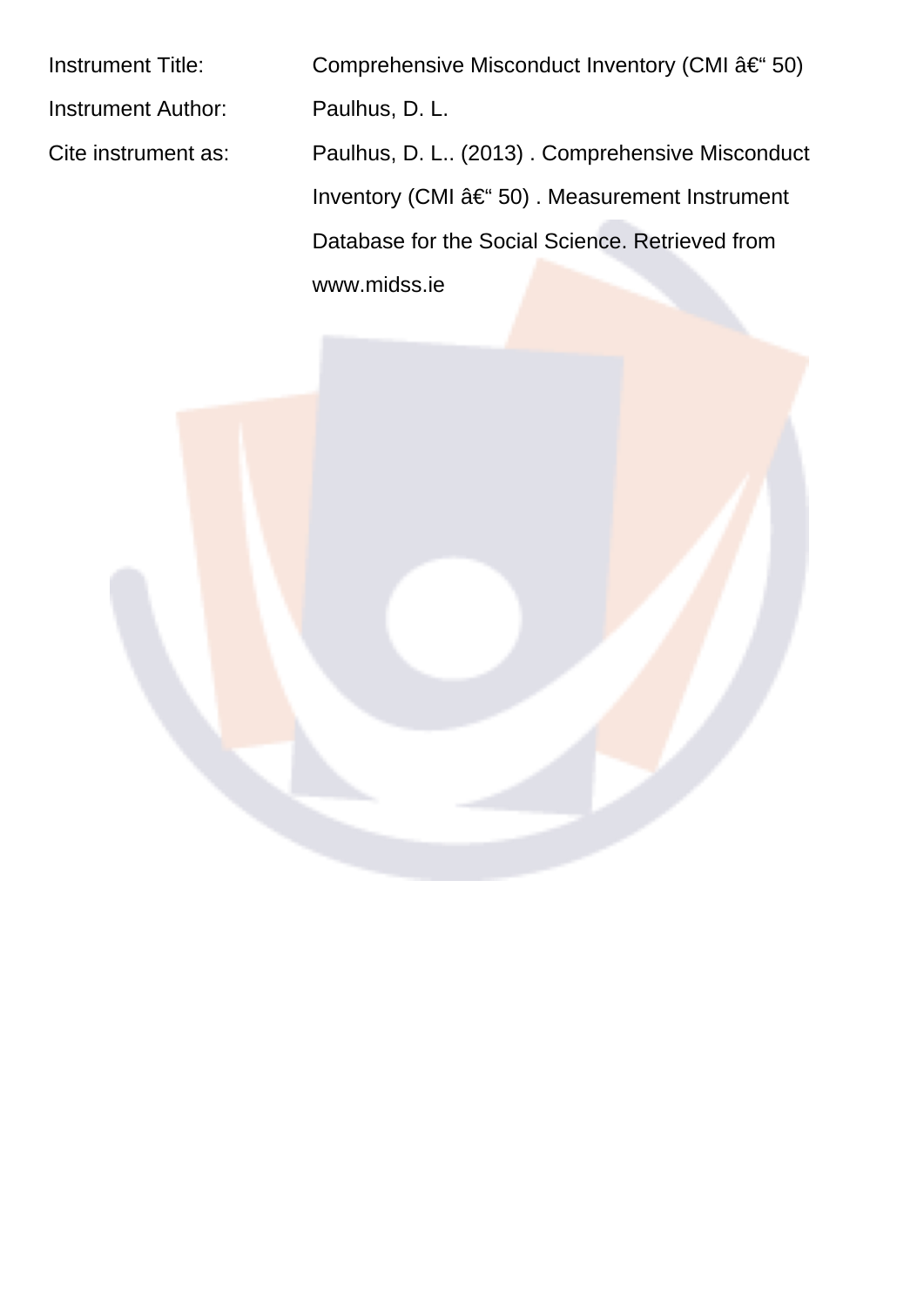# $CMI - 58$

## Although everyone misbehaves as a teenager, we all do it in different ways. Write a number in each space provided. Your answers will not be stored with your name, so please be totally honest.

### During your high school years, how many times did you:

| 1)  | purposely damage or destroy property that did not belong to you.         |
|-----|--------------------------------------------------------------------------|
| 2)  | __ break into a vehicle.                                                 |
| 3)  | steal something from a store.                                            |
| 4)  | attack someone with a weapon.                                            |
| 5)  | _throw objects (such as rocks, snowballs, or bottles) at cars or people. |
| 6)  | carry a hidden weapon.                                                   |
| 7)  | assault someone and injure him/her (including a sports setting).         |
| 8)  | pay for sex with someone (including phone sex).                          |
| 9)  | join a gang that was known to commit crimes.                             |
| 10) | sell marijuana or hashish ("pot", "grass", "hash").                      |
| 11) | copy answers from someone else's test at school.                         |
| 12) | get totally drunk.                                                       |
| 13) | steal money from your parents.                                           |
| 14) | hit someone with your hand or fist.                                      |
| 15) | drive while impaired by alcohol or drugs.                                |
| 16) | sell hard drugs, such as heroin, cocaine, and LSD.                       |
| 17) | take a vehicle for a ride without the owner's permission.                |
| 18) | buy alcohol while underage.                                              |
| 19) | use physical force in order to get someone to have sex with you.         |
| 20) | use physical force to get money or things from someone.                  |
| 21) | sneak into a movie, bus, or subway without paying.                       |
| 22) | steal something at school, such as someone's jacket or money.            |
| 23) | participate in a street race as a driver.                                |
| 24) | ____ break into a building to steal something or mess it up.             |
| 25) | _____ receive a speeding ticket.                                         |
| 26) | ____ sneak out at night without your parents' knowledge.                 |
| 27) | _____ get suspended from school.                                         |
|     |                                                                          |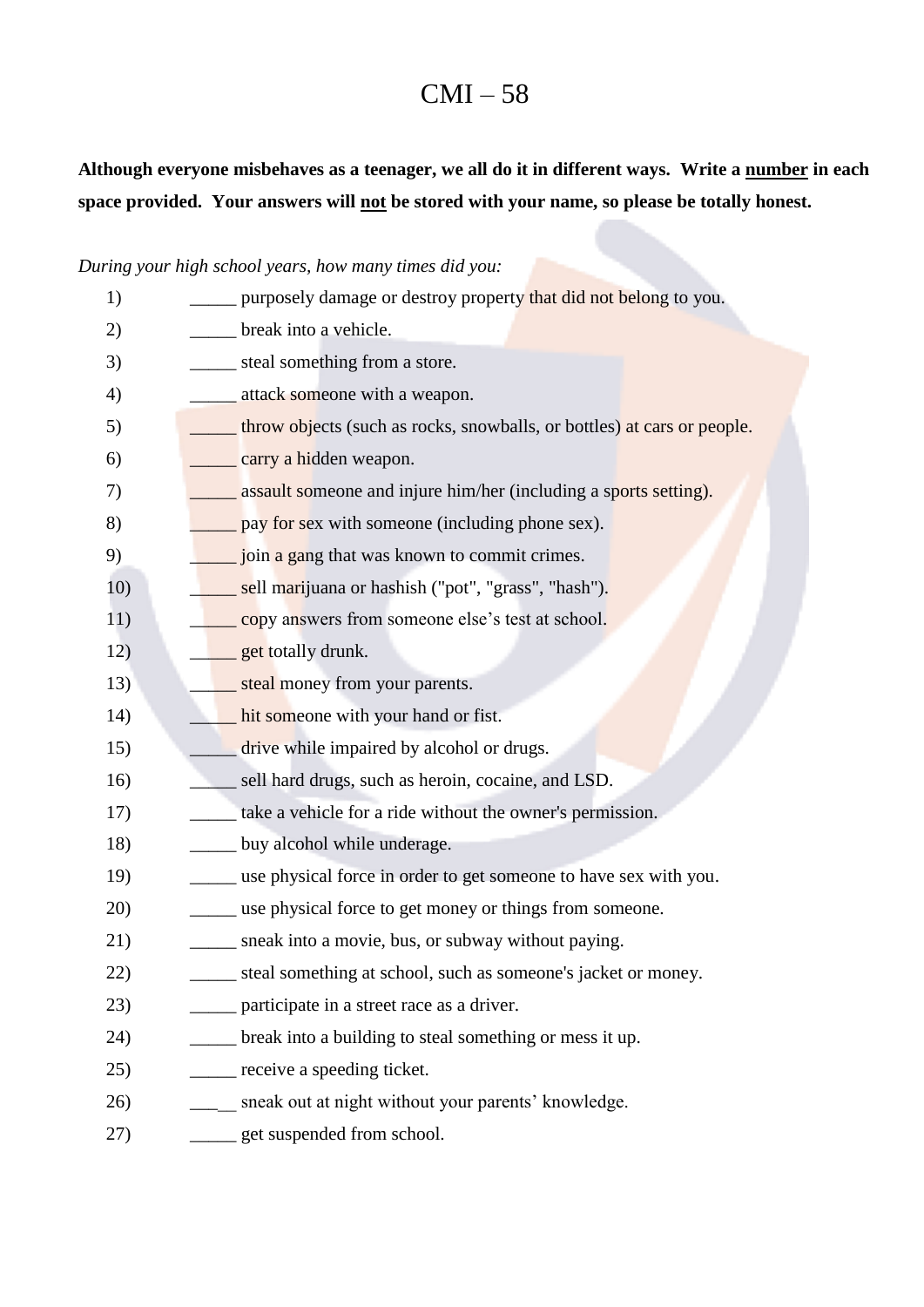| 28)         | kick someone in anger.                                                            |
|-------------|-----------------------------------------------------------------------------------|
| 29)         | swear at adults (e.g. parents, salesclerks, telephone solicitors, teachers).      |
| <b>30</b> ) | purposely harass someone on the telephone or on email.                            |
| 31)         | yell at other drivers so they could hear you.                                     |
| 32)         | <u>Let</u> buy or sell goods you knew to be stolen.                               |
| 33)         | _____ spend a night (or more) in jail.                                            |
| 34)         | _______ plagiarize (copy) a school essay.                                         |
| 35)         | <u>__</u> __ use prescription drugs (e.g. valium, codeine) to the level of abuse. |
| 36)         | use hallucinogens ("LSD", "Mescaline", "Peyote", "Acid").                         |
| 37)         | _____ use marijuana-hashish ("pot", "grass", "hash").                             |
| 38)         | use heroin ("Horse", "Smack").                                                    |
| 39)         | use cocaine ("coke").                                                             |
| 40)         | use ecstasy $({}^{\circ}X^{\cdot})$ .                                             |
| 41)         | use other illegal drugs (Uppers or Downers).                                      |
| 42)         | lie about your age, e.g., to buy alcohol or get into a club.                      |
| 43)         | run away from home.                                                               |
|             |                                                                                   |

### These days, in AVERAGE MONTH month, how often do you do the following:

| 44) | have more than one alcoholic drink at a time.                                       |
|-----|-------------------------------------------------------------------------------------|
| 45) | use soft drugs.                                                                     |
| 46) | honk in anger at other drivers.                                                     |
| 47) | say cruel things to others.                                                         |
| 48) | shove or slap someone.                                                              |
| 49) | appear obviously drunk in public places.                                            |
| 50) | ridicule someone who is helpless.                                                   |
| 51) | play violent sports.                                                                |
| 52) | park in an illegal parking spot.                                                    |
| 53) | drive 20 miles over the speed limit                                                 |
| 54) | argue with your parents.                                                            |
| 55) | tail-gate someone on purpose.                                                       |
| 56) | do things just to bother authority figures (e.g., teachers, parents, other adults). |
| 57) | download illegally copied programs from the internet.                               |
| 58) | drive a motor vehicle.                                                              |